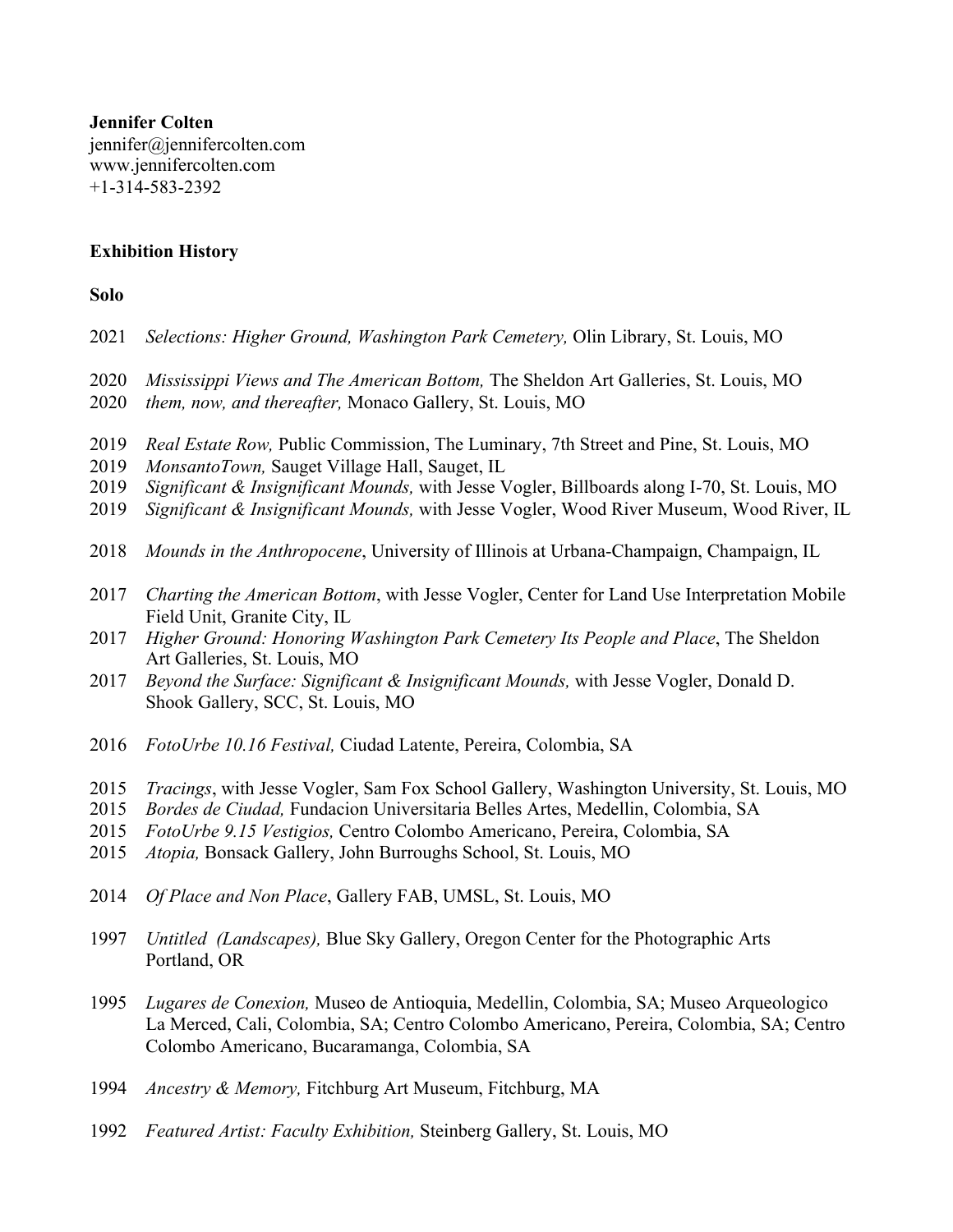- *Two City Cemeteries, Private and Public Vision*, Fitchburg State College, Fitchburg, MA
- *Sacred Sites and Indigenous Folk Art,* Cornerstone Gallery, Waltham, MA
- *Color Photographs 1989-1991*, Schweig Gallery, St. Louis, MO
- *Recent Works; Graduate Thesis,* Gallery East, The Art Institute of Boston, Boston, MA
- *Duo-Perspectives,* South Gallery, Boston, MA

# **Group**

- (October) *Art Along the Rivers: A Bicentennial Celebration* Saint Louis Art Museum, St. Louis, MO
- *The Shape of a Practice,* Haus der Kulturen der Welt, Berlin, Germany
- *The Lies We Live*, Super Dutchess Gallery, New York, NY
- *Anthropocene Vernacular Hub,* The Luminary, St. Louis, MO
- *Art + Landscape St. Louis: Extracts from The American Bottom, Granite City, IL*
- *New Territory,* Landscape Photography Today, Denver Art Museum, Denver, CO
- *Visions of Nature,* Kunsthaus Wein Museum Hundertwasser, Vienna, AU
- *Habitat, Kunst Privat!,* Hessen, Germany
- *Landschaft, Umwelt. Kultur. On the New Topographics Transnational Impact,* Museum Für Photographie, Braunschweig, Braunschweig, Germany
- *Zoomlab 3 2015,* Gallery Paul Bardwell, Centro Colombo Americano, Medellin, Colombia
- *Women in the Landscape,* Invitational, Newspace Gallery, Portland, OR
- *33rd Membership Exhibition,* Houston Center for Photography, Houston, TX
- *Life Framer, Alternative Lives,* Menier Gallery, London, England
- *Photography V,* The Foundry Art Center, St. Charles, MO
- *Community Art Invitational*, Evan Delano Gallery, St. Louis, MO
- *The Human-Altered Landscape,* Photo Place Gallery, Vermont Photoworks, Middlebury, Vermont, juror Russell Lord
- *LACDA Electron Salon,* International Group Invitational Exhibition, Los Angeles, CA
- *Next; New Photographic Visions,* Castell Photography Gallery, Asheville, NC
- *LACDA International Juried Exhibition*, Los Angeles Center fro Digital Art, Los Angeles, CA jurors Holly Harrison and Peter Fran
- *Midwest Photo Emerge,* Honorable Mention, Midwest Center for Photography, Wichita, KS
- *LACDA Salon Exhibition*, Los Angeles Center for Digital Art, Los Angeles, CA
- *Aground,* Photo Center NorthWest, Seattle, WA, juror Karen Irvine
- *Lens 2011,* National Juried Photography Competition, Perspective Gallery, Evanston, IL
- *Texas National 2011,* Stephen F. Austin University, Nacogdoches, TX, juror Jim Drake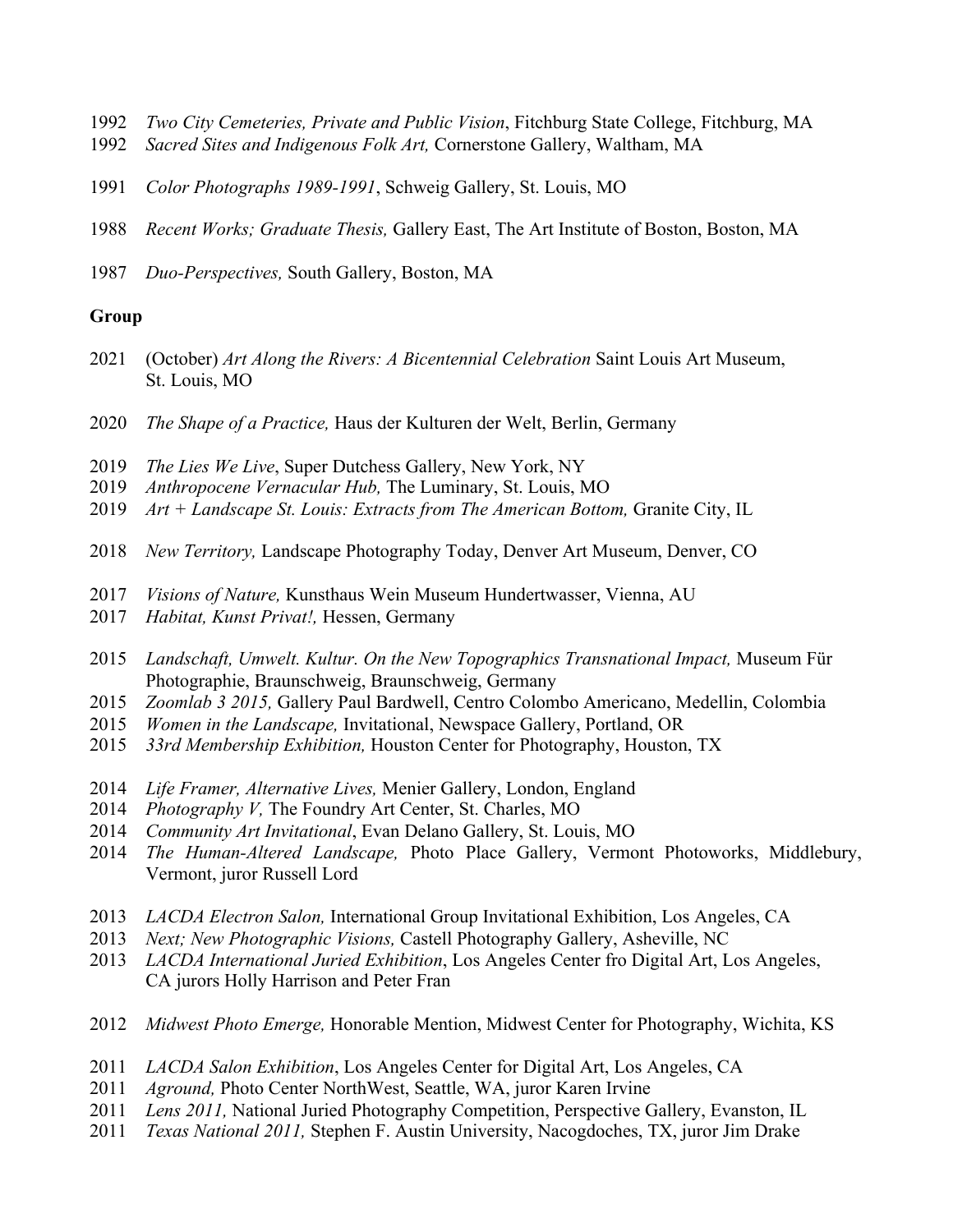- *Placebos for Art,* Behring Institute for Medical Research, Amsterdam, Netherlands
- *Developed Work: 2010 National Photography Fellowship,* Center Gallery, Wichita, KS
- *The Indecisive Moment: Emerging Fluidities in Photomechanical Media,* Des Lee Gallery, St. Louis, MO
- *Group Invitational,* Evan Delano Gallery, St. Louis, MO
- *Faculty Exhibition*, Weitman Gallery, St. Louis, MO
- *Selections from the Flat Files,* The Contemporary Art Museum, St. Louis, MO, juror Jim Hodges
- *Showcase 3: St. Louis Photo and Video Invitational*, Sheldon Art Gallery, St. Louis, MO
- *SCC Photographic Invitational Exhibition 2005,* St. Louis, MO
- *Fifth Biennial Juried Exhibition,* Carbondale Arts Center, Carbondale, IL
- *Missouri 50 Exhibition,* Missouri State Fair, Sedalia, MO
- *Arkansas Art Center,* Three person exhibition, Little Rock, AR
- *Contemporary Women Artists,* SMSU University Museum Gallery, Cape Girardeau, MO
- *Six for Six,* Traveling exhibition, Ladue District Schools, St. Louis, MO
- *Object & Memory: In The Spirit of Folk Art,* Center of Contemporary Art, St. Louis, MO
- *After the Deluge*, The Forum for Contemporary Art, St. Louis, MO
- *1994 Contemporary Women Artists IX*, Carousel Gallery, Chesterfield, MO
- *Emulsion Media: Pushing the Limits of Photography*, Schweig Gallery, St. Louis, MO
- *Garden,* Claibourne Gallery, St. Louis, MO
- *Our Decaying Environment*, Artsquad Contemporary Fine Art Gallery, Easton, PA
- *Contemporary Color Photography*, Artsquad Contemporary Fine Art Gallery, Easton, PA
- *Inaugural Exhibition,* Claibourne Gallery, St. Louis, MO
- *Current Works,* Leedy-Voulks Gallery, Society Contemporary Photography, Kansas City, MO
- *Myths and Metaphors*, St. Louis Artist's Guild, St. Louis, MO
- *Women in Photography Celebrates Freedom International*, Los Angeles Photography Center, Los Angeles, CA
- *Photograph AS: Urban Scape / Rural Scape*, Downey Museum of Art, Downey, CA
- *Polaroid Exhibition,* Level 3 Gallery, Philadelphia, PA
- *Art St. Louis VII*, St. Louis Center, St. Louis, MO
- *Through the Lens,* Messing Gallery, Mary Institute, St. Louis, MO
- *Photography Exhibition IV,* St. Louis, Artists Guild, St. Louis, MO
- *Perspectives Multiples,* Museo De Arte Contemporaneo, Caracas, Venezuela
- *F.A.S.T. Arts,* Longfellow Gallery, Harvard University, Cambridge, MA
- *Faculty Exhibition,* Steinberg Gallery, Washington University, St. Louis, MO
- *Washington University New Faculty Exhibition*, Bixby Gallery, St. Louis, MO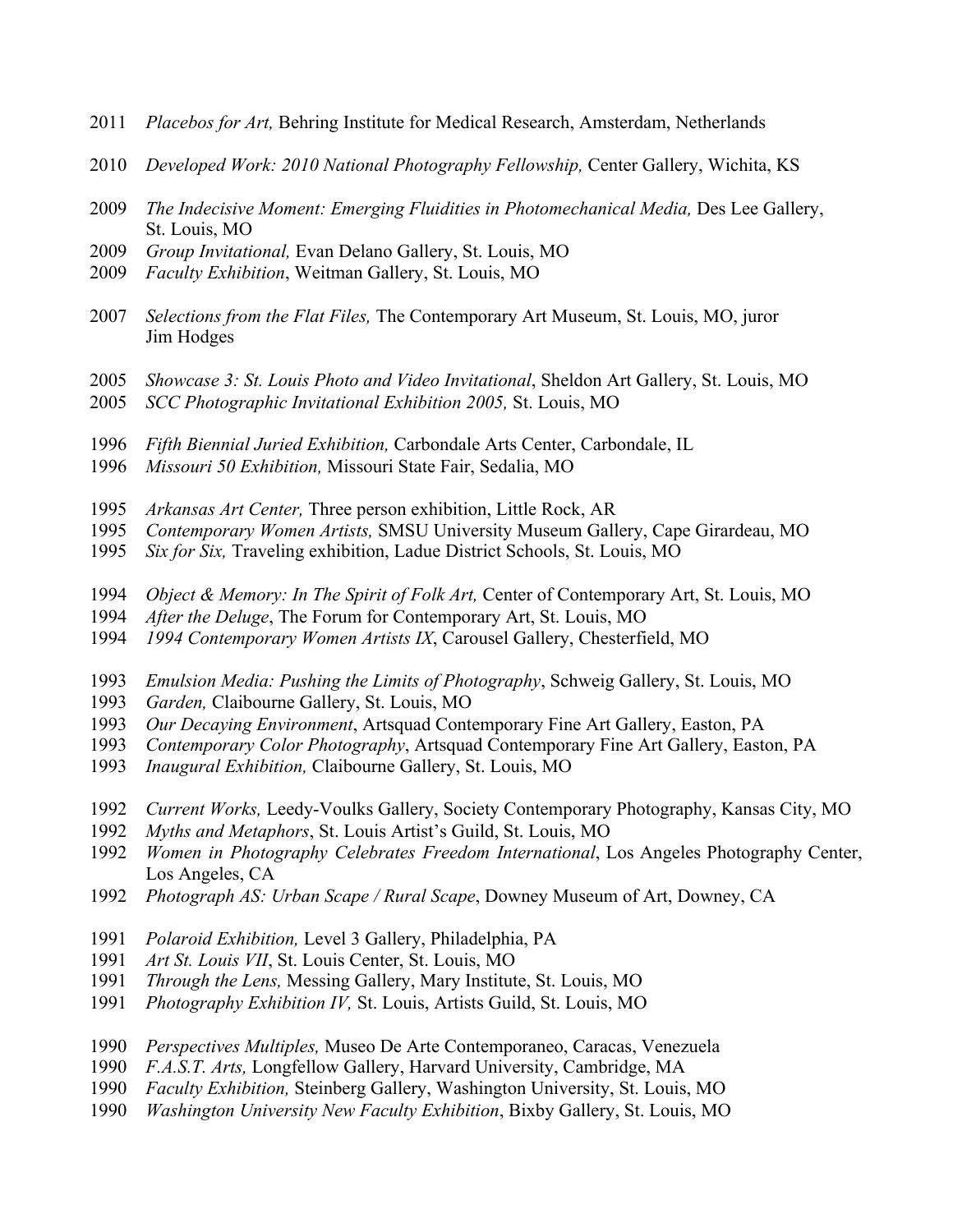- *Greater Midwest International IV*, Art Center Gallery, Warrensburg, MO
- *The Visual Arts Biennial,* Starr Gallery, Newton Centre, MA
- *Sojourn of Seven*, Gallery South, Boston, MA
- *100% Fresh -2,* Thompson Gallery, Boston, MA
- *Photography Exchange Exhibition with Cuba,* Havana, Cuba
- *MCA Group Exhibit,* Cyclorama Building, Boston Center for the Arts, Boston, MA

#### **Visiting Artist/Lecturer**

- *Archiving Seminar, The Shape of a Practice*, Haus der Kulturen der Welt, Berlin Germany
- *Anthropocene. Archeology of the Present,* Haus der Kulturen der Welt, *Significant & Insignificant Mounds,* Cahokia Mounds Historic Site, Collinsville, IL
- *Monsanto Town,* an exhibition, community conversation and gathering of local archives and collections, Haus der Kulturen der Welt, Sauget, IL
- *Unnatural Disasters, Climate Change and the Limits of the Unknowable*, University of Illinois Urbana-Champaign, Champaign, IL
- *Charting the American Bottom,* Panelist, the Missouri History Museum, St. Louis, MO
- *Living in the Anthropocene*, Contributing artist and panelist, KunstHaus Wein, Museum Hundertwasser, Vienna, AU
- *At the Edge of Everything Else*, Raumlabor Berlin in the Spacebuster with the Pulitzer Arts Foundation, St. Louis, MO
- *Higher Ground*, The Sheldon Art Galleries, St. Louis, MO
- *CSPTSL Seminar,* Panelist, Pulitzer Arts Foundation and the Divided City Initiative, Mellon Foundation for the Arts, St. Louis, MO
- *Higher Ground,* Panel discussion, Missouri History Museum, St. Louis, MO
- *FotoUrbe and Cuidad Latente,* Workshops and panel discussion, Pereira, Colombia, SA
- *At the Edge of Landscape: Nature's Resiliency at the Site of Intervention,* Museum fur Photographie Braunschweig, DE
- *FotoUrbe 9.15,* Vestigios, Pereira, Colombia, SA
- *Women in the Landscape,* Panelist, Newspace Gallery, Portland, OR
- *Washington Park Cemetery, Yesterday, Today and Tomorrow,* Panelist, Missouri History Museum, St. Louis, MO
- Guest lectures and workshop, Fundacion Universitaria Bellas Artes, Medellin, Colombia, SA
- Guest lecture*,* Bonsack Gallery, John Burroughs School, St. Louis, MO
- Guest artist and lectures, Museo de Arte Moderno, Bogota, Colombia, SA
- Guest artist and lectures*,* BiNational Center, Centro Colombo Americano, Bogota, Colombia, SA
- Guest artist and lectures*,* Museo de Antioquia, Medellin, Colombia, SA
- Guest artist and lectures*,* Universidad Nacional, Medellin, Colombia, SA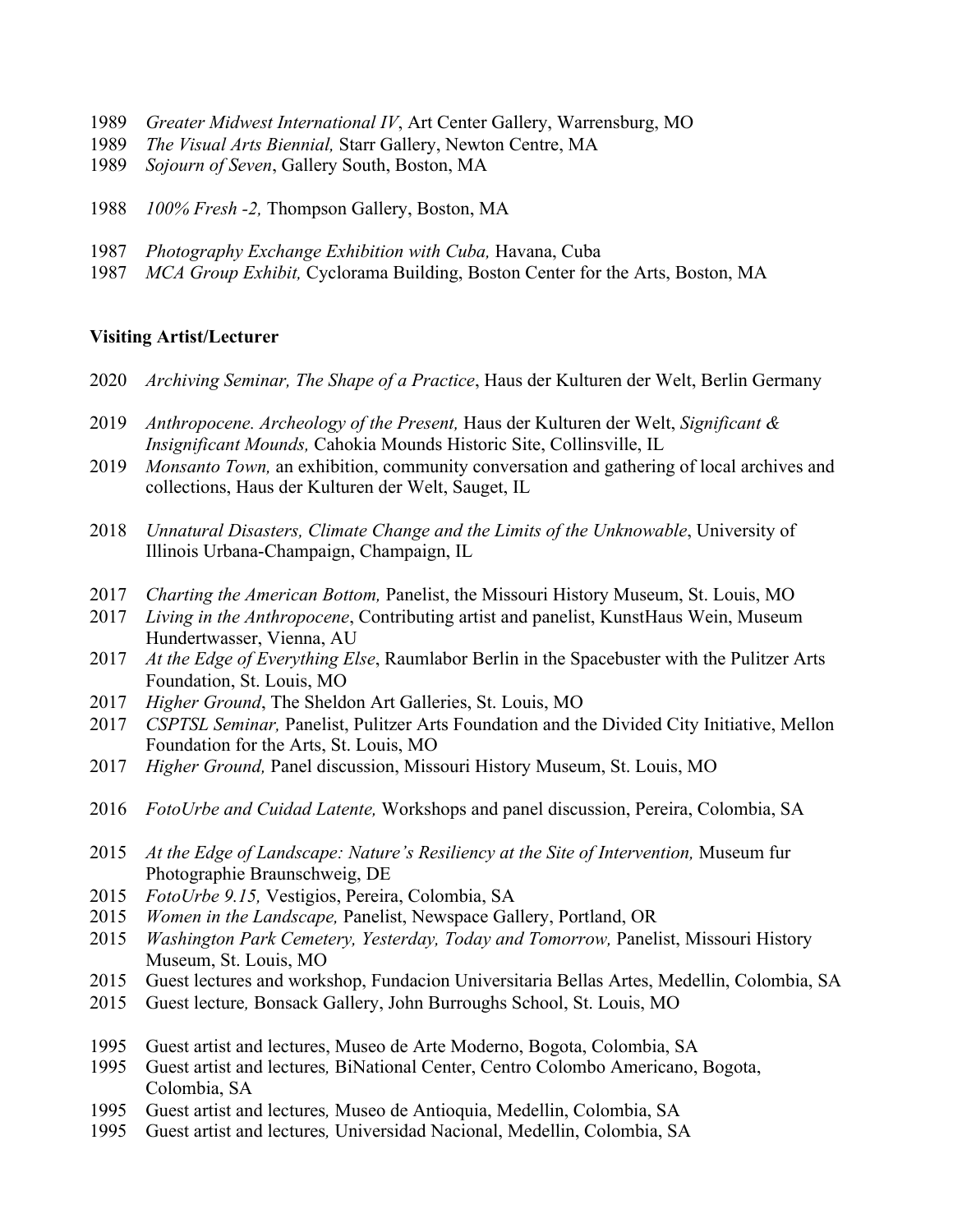- Guest artist and lectures*,* Universidad de Antioquia, Medellin, Colombia, SA
- *Marks of Identity: Memorials to Heritage, Culture & Personal History,* Mary Institute, St. Louis, MO
- *Clayton Women's Caucus,* Clayton Public Schools, Clayton, MO
- *Two City Cemeteries: Maintaining a Personal and Cultural Heritage*, Mid-west Regional Conference of the Society for Photographic Education, Carbondale, IL
- *Regional Conference of the Society for Photographic Education*, St. Louis, MO
- *Artist Works Program*, SLCC at Florissant Valley, St. Louis, MO
- Guest artist and lecture, Steinberg Gallery, Washington University, St. Louis, MO
- Guest lecture, Northeastern University, Boston, MA
- Guest lecture, Salem State College, Salem, MA

### **Press and Publications**

- Katalog Journal of Photography, Issue 31.1, *Considering the Oaks*, pp. 51-54
- Strange Fire Collective, *Feature Interview,* August
- Photo District News, *Stepping Stones To Building a Fine Art Career*, pp. 30-31, July/August
- Art in America, *The Fate of the Landscape*, pp. 27-30
- Places Journal, *Washington Park Cemetery, Then and Now,* June
- The Globe, *Neglected Memories*, Exhibition review, October 29
- St. Louis American, *Higher Ground Remembering Washington Park Cemetery*, Review, Mrch.8
- St. Louis Public Radio, *Something Has to Be Done*, Interview and Article, Telling the Story of One of the Oldest Black Cemeteries in St. Louis, March 2
- The Source, Washington University Magazine, *Reaching for Higher Ground*, Feature, Feb 27
- CreativPaper, *Wasteland Ecology Photo Series*, Feature and interview, Issue No 001, pp 108-117
- St. Louis Public Radio, *Interactive Project Will Let Users Explore the St. Louis Flood Plain,* June 29
- Annual Report, B.R.A.I.N., Engineering Biology, *Image spread,* 2015.2016 pp 3-16
- Terratory Journal, *Edgeland Space,* January 16
- EdgeEffects, Journal of the Center for Culture, History and Environment, *Photographing Urban Margins: Jennifer Colten's Wasteland Ecology*, December
- Platform Green, *Peripheral Landscapes 45*
- Tilted Arc, *Women in the Landscape Part 2,* January
- St Lucy, *One Picture One Paragraph*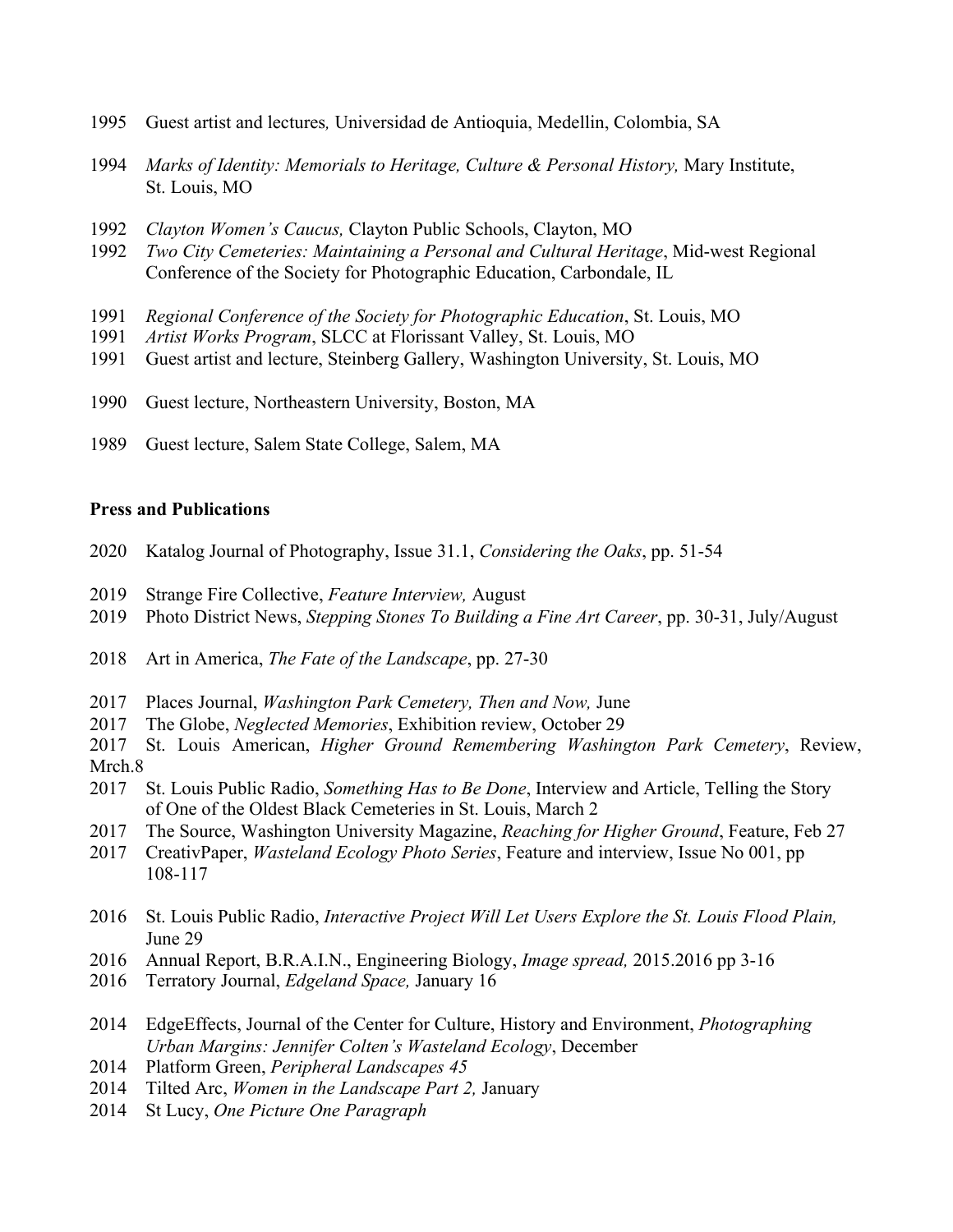- The Behring Institute for Medical Research, Amsterdam, Netherlands, research publication, *Placebos for Art, Natural Floral Placebos*, page 21
- The Photo Review Quarterly, *Reproduction of photographs*
- Q.A.P. Television, Bogota, Colombia, *South America National news*, 6 de abril
- A.N.T. Television, Medellin, Colombia, *South American National news,* 7 de abril
- Vanguardia, *La Muerte, Rito Cultural,* Bucaramanga, SA, 6 de septiembre
- Semana, *Otro punto de vida*, Colombia, SA, 2 de mayo
- El Mundo, *La muerte y sus lugares*, Colombia, SA, 8 de abril
- El Colombiano, *Lugares de conexion la magia de los cemetenterios*, Colombia, SA,7 de abril
- Fitchburg Sentinel, *Exhibits: A Trip Through Time,* October 6
- St. Louis Post-Dispatch, *Honoring The Dead: Image and Sign*, September 1
- St. Louis Post-Dispatch, *Deluge of Images*, June 9
- Worcester Telegram, *Ancestry & Memory Museum Exhibits Span the Centuries,* October 28
- The Riverfront Times, *Emulsion Media exhibition*, August 18-24
- *Exploring Color Photography*, Second and Third Editions, Robert Hirsch, p 172
- The World & I, *Altered Instants: Polaroid Transfers*, July, pp 196-201
- St. Louis Center, *Media is the Theme*, St. Louis, MO
- St. Louis Post-Dispatch, *Colten's Haunting Images of Cemeteries, Ruins*, May 24
- St. Louis Post-Dispatch, Seen Magazine, *Reproduction of photographs*, May

#### **Grants and Awards**

- Regional Arts Commission Artist Fellowship, St. Louis, MO \$20,000 individual artist award
- The Luminary and InSITE 2020 public art commission, St. Louis, MO
- Regional Arts Commission Artist Support Grant, St. Louis, MO
- Ferguson Academic Seed Fund Grant, Washington University, St. Louis, MO
- Creative Activity Research Grant, Sam Fox School of Design & Visual Arts, St. Louis, MO
- Creative Activity Research Grant, Sam Fox School of Design & Visual Arts, St. Louis, MO
- Regional Arts Commission Artist Support Grant, St. Louis, MO
- Dave Bown Projects 9th Semiannual Competition, Honorable Mention
- Midwest Center for Photography, Honorable Mention, Wichita, KS
- Missouri 50 Competition, First place cash award
- International Arts Program Network Award / International Travel Fellowship